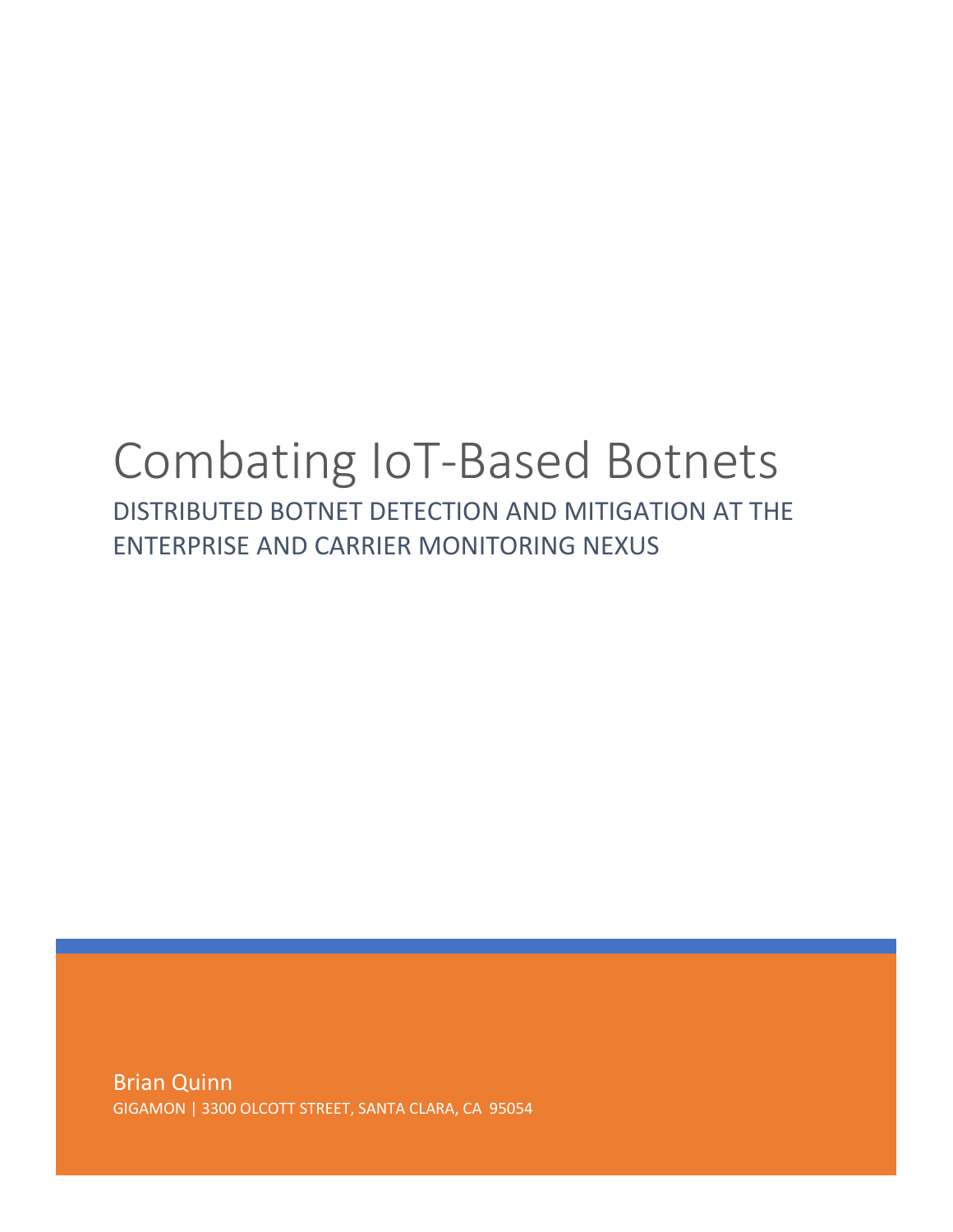Gigamon appreciates the opportunity to provide comments to National Telecommunications and Information Administration's **Request for Comments on Promoting Stakeholder Action Against Botnets and Other Automated Threats**. These comments are informed by Gigamon's experience in providing pervasive visibility to physical, virtual, and cloud environments to organizations in financial services, healthcare, high tech, and public sectors.

#### **Executive Summary**

Visibility is the key to monitoring for IoT-based botnets on the enterprise and carrier networks, and is foundational for providing an effective and efficient distributed defense system against IoT-based botnets. Establishing a network monitoring nexus at the enterprise and carrier level provides monitoring and analysis tools with visibility from across the complex, distributed and virtualized networks. As the number of enterprise and carrier networks capable of monitoring and alerting on botnet activity grows, and as the data is exchanged with threat sharing services, the faster and more decisive the collective and distributed response becomes against the IoTbased botnet threat.

## **The Systemic Gaps in Botnet Defense**

Botnets have the potential to turn Internet- or network-connected devices into a destructive army as infected devices connect and communicate. IoT-based botnets are of particular concern. Whereas typical hacking attacks target information, botnets that utilize IoT devices can affect the availability of services that impact life and limb.



Strategies that attempt to mitigate the spread of botnets at the IoT device level are ineffective. The largest botnets are built using IoT devices that have little or no security and can be compromised easily. Billons of IoT devices lack mechanisms to be patched, while many consumers lack the incentives to maintain patches or upgrade to neutralize even known vulnerabilities. As an example of the scope of IoT vulnerability, the Mirai botnet quickly coopted enough IoT devices to marshal DDoS attacks ranging from 500Gbs to 1Tbs in scale.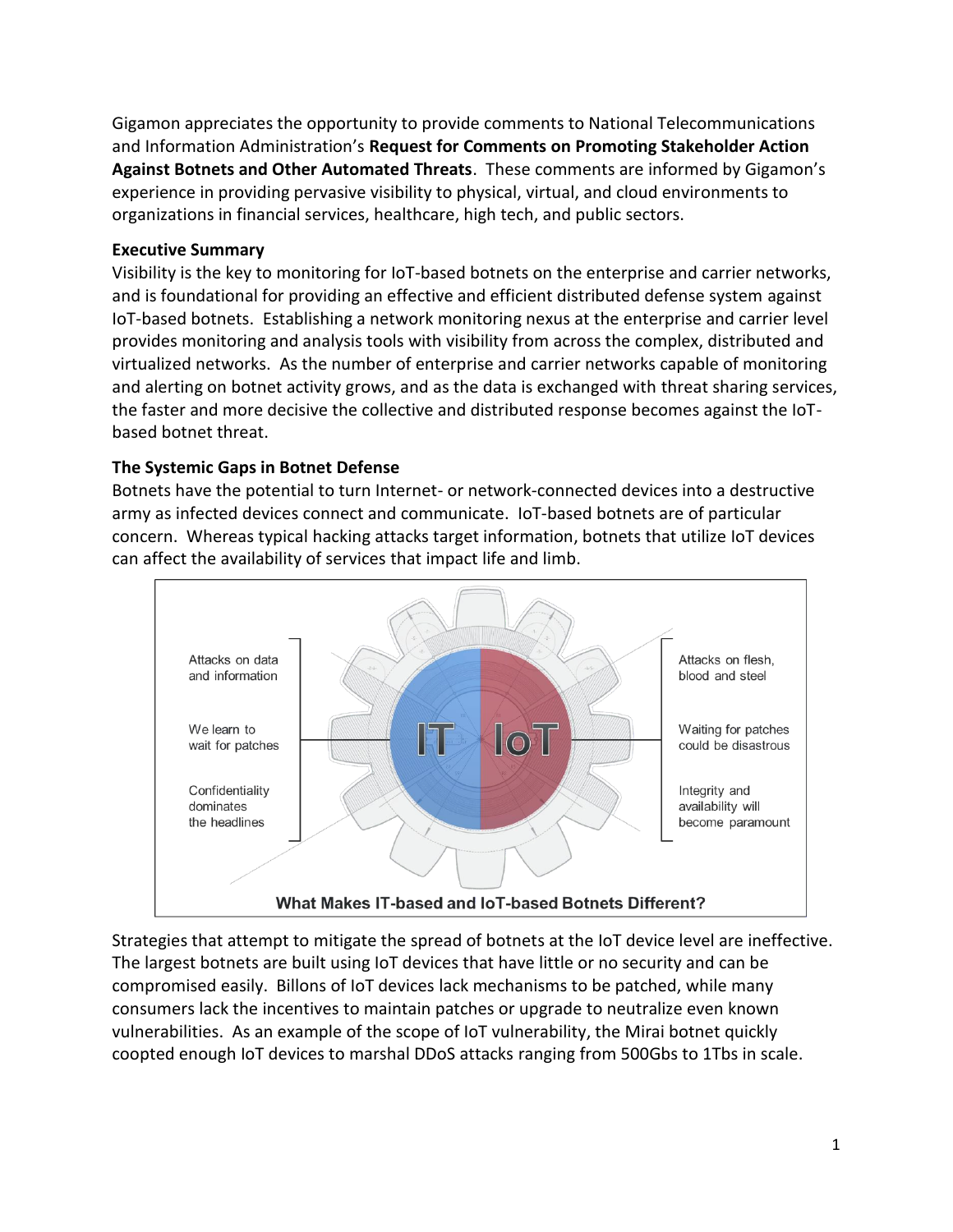

At the same time, putting security controls in the Cloud for IoT devices is perhaps not a feasible near or mid-term solution. The cloud based controls would be too far removed from the end devices, providing multiple opportunities to hijack and gain remote access to these IoT devices, and in many cases would still require some change at the device level for strong authentication and authorization.

Any solution that attempts to address these challenges needs to work through a medium that can be easily leveraged, without requiring billions of end-points to be upgraded, and needs to be as close to the end device as possible.

**A New Paradigm for Botnet Detection and Mitigation using the Network Monitoring Nexus** A new approach, combining new technologies with existing cyber defense capabilities and best practices, has the potential to combat the spread of botnets by leveraging enterprise and carrier networks in a distributed defense model.

This approach centers on monitoring of IoT communication as it crosses the "network monitoring nexus". The network monitoring nexus is the monitoring "center" of the enterprise or carrier network, at which all network monitoring data is aggregated, with visibility extending across the complex, distributed and virtualized network including Cloud operations. From a control perspective, the network is closest to, and in fact touches, every connected IoT device that can be utilized by a large botnet or compromised by a remote access toolkit (RAT). This proximity provides the ability to fingerprint the device, as well as control any activity associated with the device.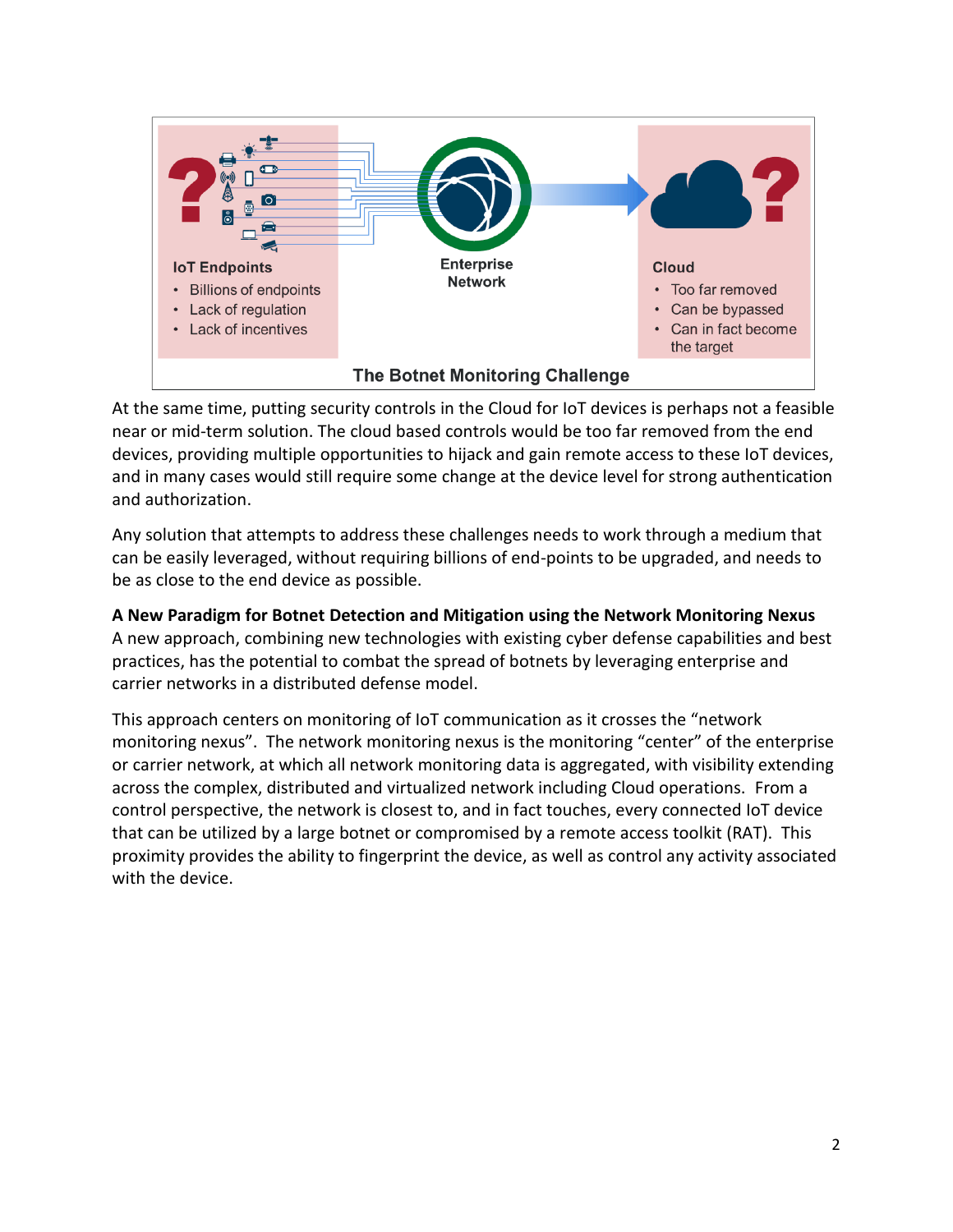

Visibility is the key element in this approach, or what Gartner Group refers to as "Continuous Visibility", which is at the center of the **Twelve Security Capabilities of the Gartner Adaptive Security Architecture**.

Monitoring at the network nexus allows for detection and classification of IoT traffic whenever the IoT device communicates across the distributed enterprise network or utilizes network resources. Focusing efforts at the nexus provides an affordable and manageable approach to detecting the spread of botnets, as opposed to the alternatives of monitoring for botnets at the IoT device level or trying to corral botnets in the vast and growing Cloud infrastructure.



Establishing and utilizing a monitoring nexus to combat the spread of botnets provides key advantages:

- 1. An enterprise can profile and detect traffic associated with the spread of botnets at relatively low cost, using many existing cyber tools
- 2. New monitoring and detection tools can be rapidly deployed with no effect on current network cyber monitoring or operations.
- 3. Provides a central point to take action to block the spread at the network level, while enabling integration with evolving automated network defense capabilities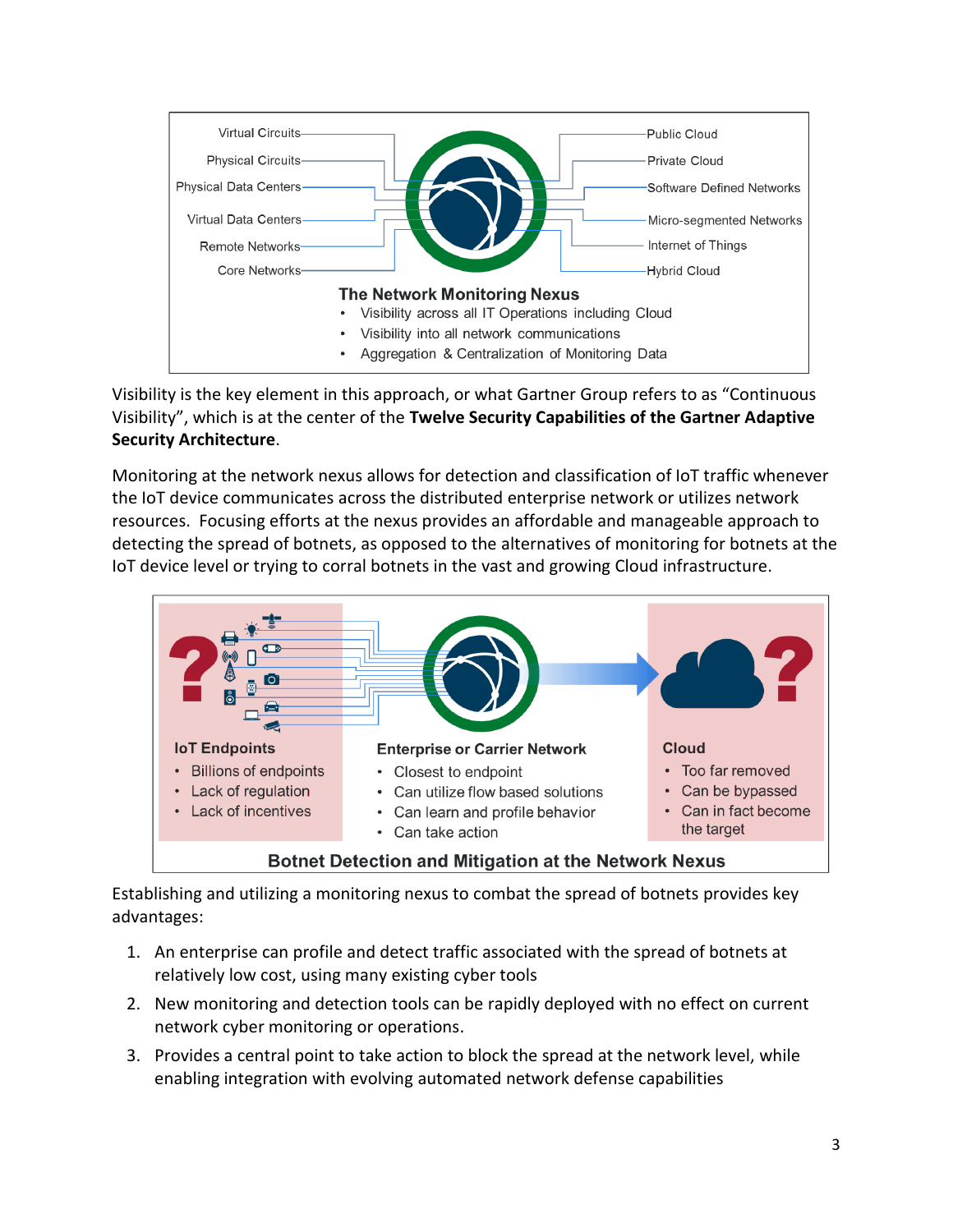- **4.** Provides a point for integration with threat sharing services. An army of properly configured enterprise networks connected to a threat services infrastructure provides a strong, distributed and cost-effective defense system. **Every enhancement to the monitoring and detection capability at the local enterprise level benefits the combined distributed defense system.**
- 5. Provides enterprise-wide traffic visibility required for the effective use of Cybersecurity Shared Services and Cybersecurity as a Service (CaaS).
- 6. Does not require billions of end devices to be upgraded.<sup>1</sup>
- **7.** Provides a point of control and mitigation as close to the end device as possible. This is very important. The further you move away from an end device, the larger the amplification power of the botnet, with maximum intensity experienced at the intended target. The cumulation of attacks from large numbers of devices can overwhelm the ability of any target to directly mitigate the effects. By controlling activity close to the end devices, the impact of large scale DDoS attacks can be significantly minimized. **This is applicable to enterprise networks, but especially relevant for carrier networks as the control mechanism.**

The model can be extended to carrier networks through the implementation of subscriber aware visibility. Subscriber aware visibility provides a combination of high-throughput sampling with real-time analysis and user/device/control correlation, enabling this new approach to scale for carriers, and bringing the carrier networks into the distributed defense system.

## **Technologies for IoT-based Botnet Detection at the Enterprise Monitoring Nexus**

A monitoring nexus on the enterprise network requires visibility across all IT operations – physical networks and data centers, virtual networks and data centers, remote locations, software defined networks, private cloud, and public cloud. Visibility enables aggregation of monitoring data from across the network at the nexus, where it is in intelligently processed, with custom data sets forwarded to cyber monitoring and analysis tools in real-time.

The use of a monitoring nexus allows for a distributed deployment of botnet detection tools as dictated by the requirements of the enterprise. The botnet monitoring suite can be a combination of physical and virtual tools deployed at the enterprise core and edge, along with virtual tool stacks deployed within a Cloud instantiation. The network monitoring nexus provides visibility for all of the tools and enables coordination among these distributed tools, such that all tools can utilize the secure tool orchestration services provided by the nexus.

To attain maximum visibility at a monitoring nexus for the detection of IoT-based botnet communications, a network traffic visibility solution is required that provides:

 $\overline{a}$ 

<sup>&</sup>lt;sup>1</sup> Gigamon recognizes and supports NTIA's multi-stakeholder efforts in the area of Internet of Things security upgradability and patching and welcomes the progress being made up to date. Gigamon however recognizes the difficult issues of scalability and economics in IoT upgradability and patching and urges the NTIA to consider solutions to securing IoT that do not solely rely on upgradability and patching.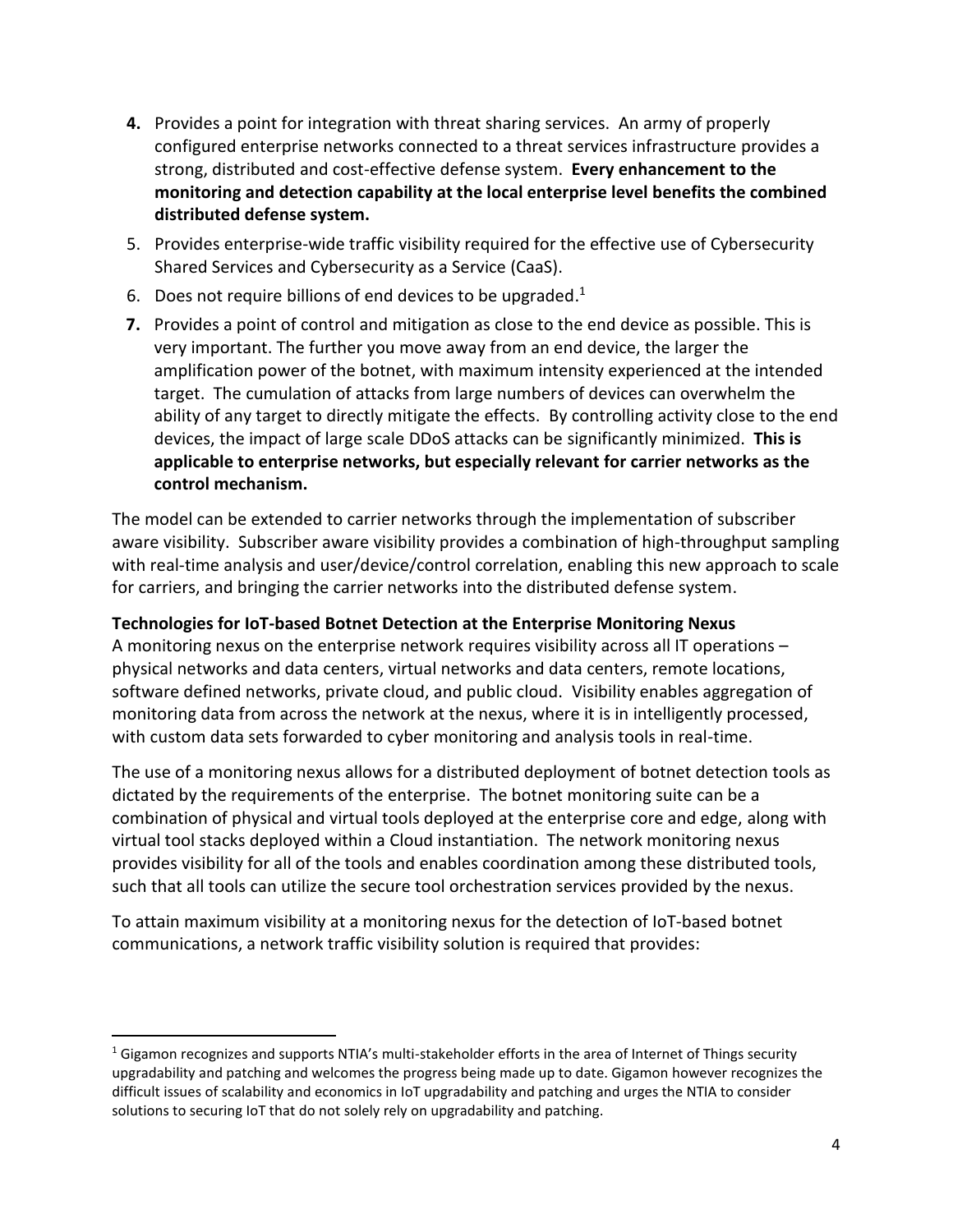- The ability to extend real-time network traffic visibility across all IT operations, including public cloud deployments, with the ability to enable monitoring of network traffic at line rates and aggregation of all monitoring data without dropped packets.
- The ability to provide SSL Decryption of monitoring data without adding to throughput latency, enabling detection of botnet communications that utilize SSL/TLS encrypted web traffic without effecting network operations.
- The ability to enable device- and application-awareness for monitoring tools.
- The ability to provide a reliable source of flow-based traffic (i.e. NetFlow), with contextaware metadata.

## **A monitoring nexus is the foundation for IoT device discovery and enumeration. The ability to extract useful metadata from IoT traffic flows enables IoT device behavior fingerprinting and activity profiling, and detection of botnet communications using anomaly analysis.**

Once the monitoring nexus is established, cyber monitoring and analysis tools specifically designed to identify botnet communications, and utilizing the enterprise-level visibility provided by the nexus, should be deployed. Examples include new solutions such as the ZingBox tool, but also include established cyber tools such as next generation firewalls. With access to visibility from across all IT operations, and working off customized monitoring data sets, the botnet monitoring and analysis solutions work with optimized effectiveness.

The nexus can be used to enable action, in concert with cybersecurity tools, to mitigate the botnet spread by blocking device communications and isolating any infected device on the network. When integrated with automated network cyber defense capabilities, these solutions allow for rapid and automated interdiction of botnet communications at the network level.

Also required is a solution component that can interface with threat services to inform all other participating networks of detected botnet activity, and to utilize information provided by the threat sharing services to enhance enterprise monitoring and defense.

## **Technologies for Botnet Monitoring at the Carrier Monitoring Nexus**

As the main point of defense against IoT-based botnets that exploit consumer IoT devices, which may not connect to enterprise networks, a different approach is required for creating a carrier network monitoring nexus. With the very high traffic levels of carrier networks, whose volume is growing quickly due IoT traffic and because of applications such as Big Data and AR/VR, it is impossible to affordably sample every packet and single out IoT communications for effective analysis. The carrier network requires a network traffic visibility solution that supports subscriber-aware visibility.

Subscriber-aware visibility provides high-bandwidth sampling to enable effective detection of botnet traffic from very large data sets of mixed traffic, combined with GTP Correlation that enables correlation of user data and control sessions on the carrier backbone. This correlation is critical for the detection of anomalies related to IoT botnet activity.

To provide for maximum effectiveness at a carrier monitoring nexus for the detection of IoTbased botnet communications, the carrier network traffic visibility solution requires: